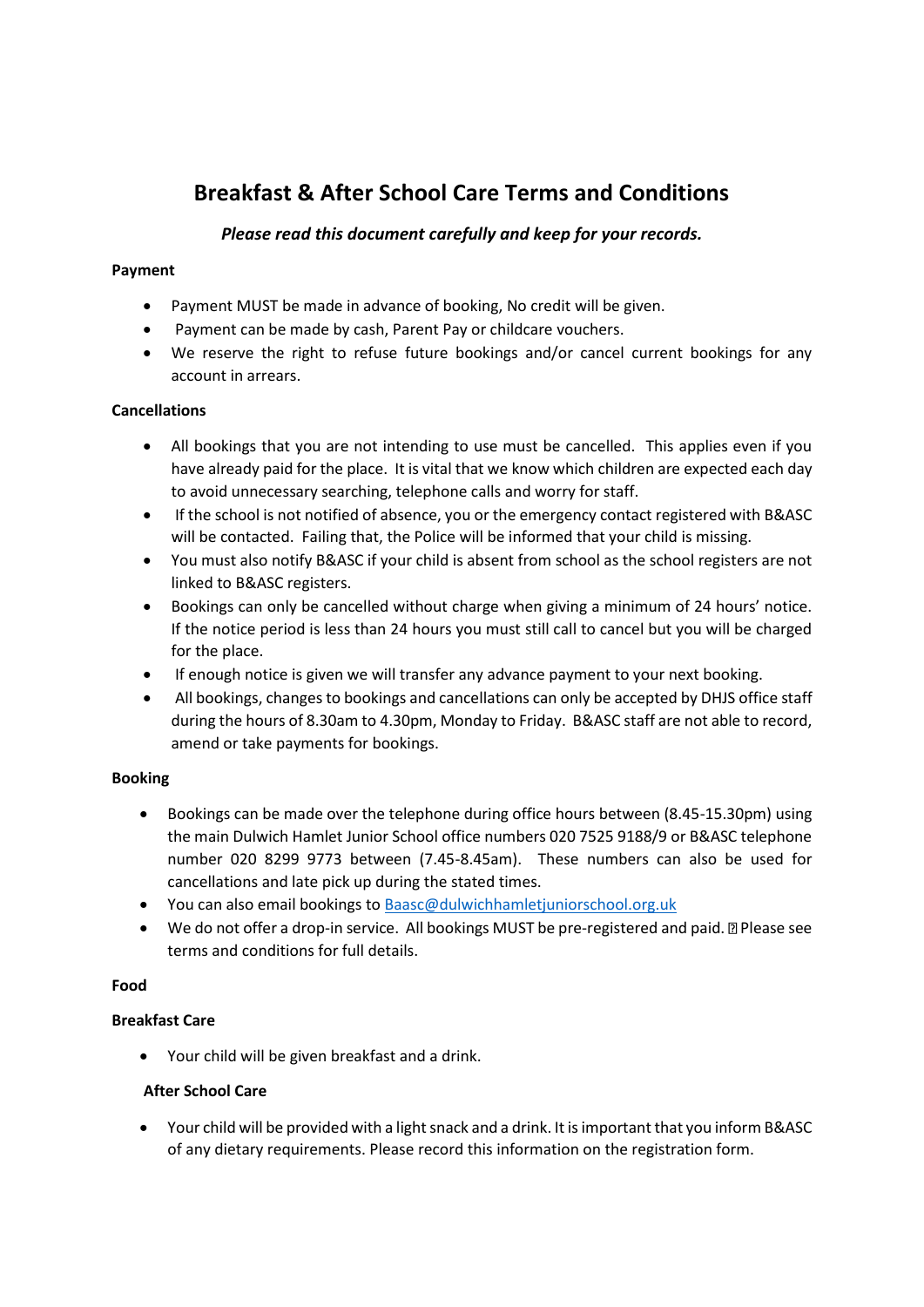### **Collection**

- Children will only be permitted to leave at the end of the session with the person(s) named for collection on the registration form. Under no circumstances will a child be allowed to leave with a person not named on the form.
- If the named person changes, please inform B&ASC in writing of the details of the new named person(s).

#### **All children should be off the premises by 5:45pm.**

- If you are running late, you must notify B&ASC. If you have not collected your child by 5.45pm, or contacted B&ASC to notify that you will be late, the Senior Care Assistant will contact you or your emergency contact detailed on the registration form to arrange collection.
- Upon the third late collection and each late collection thereafter a fine of £10.00 will be incurred and/or termination of childcare place.
- If in the unlikely circumstance your child has not been collected by 6.00pm, and staff are unable to contact you or your emergency contact, under the conditions of the Children's Act 1989, social services will be contacted.

#### **Loss or Damage to Property**

 Breakfast and After School Care cannot be held responsible for loss or damage to children's property. Parents should ensure that children are able to take care of their own property and that such property is labelled.